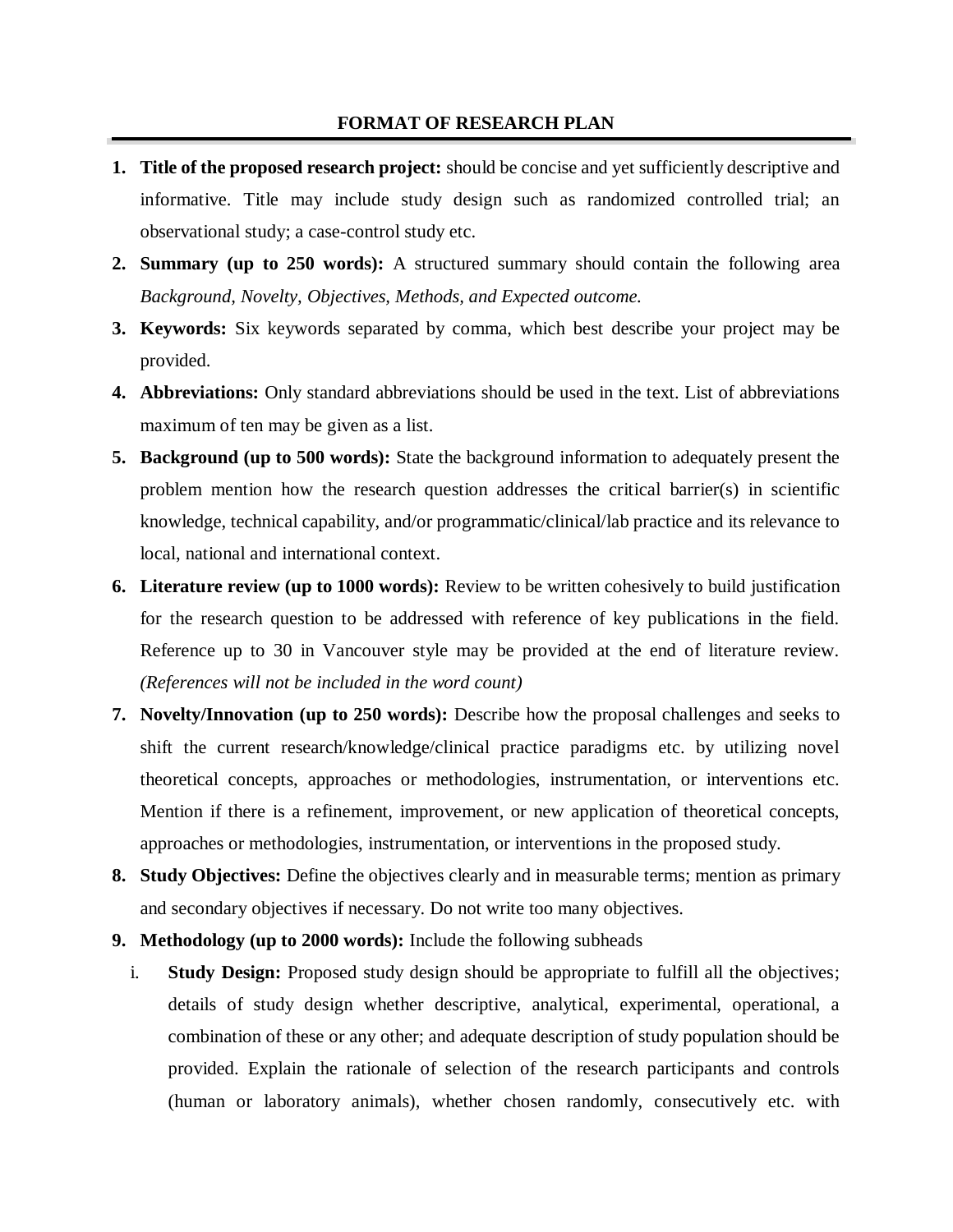inclusion and exclusion criteria, rules for discontinuation, definitions of cases, controls and lost to follow up etc.; in case of Intervention studies a detailed description of Intervention (drug/device/behavioral intervention) should be given. The use of quantitative and qualitative methods may be specified if any.

- ii. **Sample Size:** Details of sample size and/or power calculation should be described with references where needed*. [Please note: the sample size calculation should provide adequate power to the study to satisfactorily answer all the primary objectives, data from pilot studies can also be used for sample size calculation].* Operational definitions for key variables should be presented. A flow chart indicating study design with number of participants should be given where applicable.
- iii. **Project Implementation Plan:** Describe the overall strategy for enrollment of participants including collaboration with other departments where applicable, process of enrollment of participants – how, where and by whom will the participants be enrolled, how and when and where will they be followed up; collection, storage and testing of samples; if new tests are being done describe the process of standardization etc. Describe quality assurance processes to accomplish the study objectives.
- iv. **Ethics Review:** Address review requirements including ethics review [human or animal], approval for use of stem cells, biological etc. and other regulatory reviews/approvals as applicable. Details of obtaining informed consent and its documentation should be described along with risks and benefits to the participants.*[Ethics and other regulatory guidelines related to Bio-medical research are available on ICMR website]*
- v. **Data collection & statistical analysis plan:** Describe the key variables of the study, how will they be measured and unit of measurement. Specify comprehensively the data collection methods and tools are relevant to the study objectives and study design and provide structural components like data entry and analytical platforms to be used for analysis. Present data analysis plan comprehensively mentioning appropriate statistical methods to be used in order to answer/achieve the study objectives.

# **10. Expected Outcomes (up to 100 words)**

# **11. Limitations of this study (up to 100 words)**

# **12. Future plans based on expected outcomes if any (up to 100 words)**